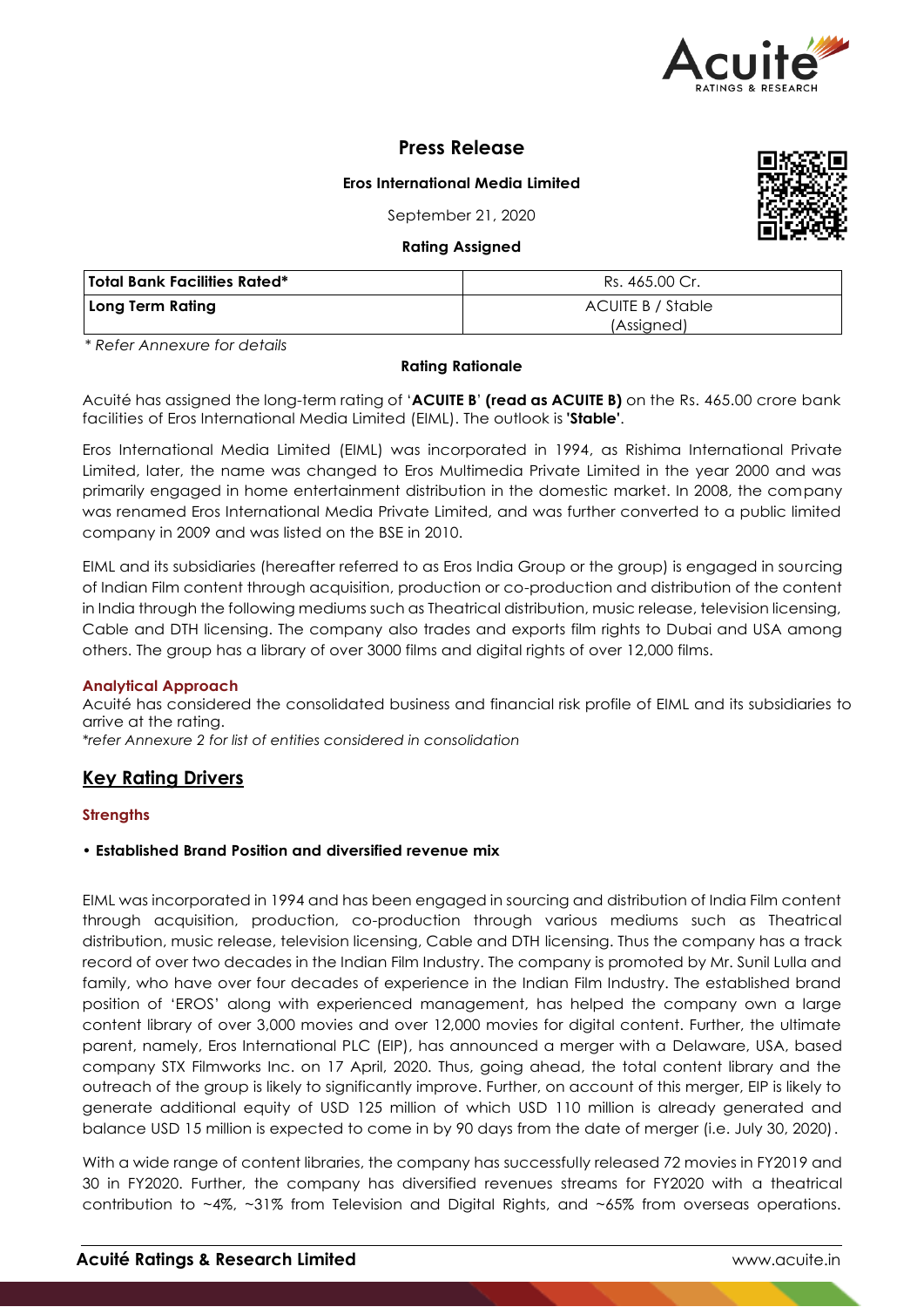

However, on account of the outbreak of COVID – 19, the dependence on theatrical has drastically decreased in FY2020 and is likely to further impact in FY2021 on account of lockdowns and closure of theatres. Acuité believes the company will benefit from its large content library and ongoing revenues from its digital rights even though very limited theatrical releases are expected in FY2021. Thus, this is likely to impact the revenues of the group in FY2021. However, this is likely to offset from the equity infusion at EIP level and Acuité believes, EIP will support its Indian step down subsidiary, in case required.

## **Weaknesses**

## • **Deterioration in Liquidity**

The company operates in an elongated working capital nature of operations, with stretched receivable days of 248 days in FY2020 as against 281 days in the previous year. This has also led to intermittent overdrawing and delay in working capital and term loan repayment in the past. However, the company has availed for a moratorium as per the RBI guidelines, and the dues until February 2020 have been made good. Further, as per the RBI's revised guidelines, the lenders have also agreed upon converting the interest component into FITL which is payable until March 2021. However, the liquidity pressures are likely to offset on equity inflow in EIP and its willingness to support EIML in case required.

## • **Extension of Loans and Advances**

The financial risk profile of the company is weak on account of one-time impairment expenses on its assets. The company has a tangible net worth of Rs.1249.15 crore as on 31 March 2020 as against Rs.2568.99 crore. Further, the net worth of the company stood at Rs. 1260.42 core as on 31 March 2020. However, the company has extended loans and advances to its group companies to the tune of Rs.767.68 crore as on 31 March 2020 which has increased from Rs.434.68 crore in the previous year. When adjusted, the net worth stands at Rs.484.83 crore as on 31 March 2020. The adjusted gearing stands at 0.96 times as on 31 March 2020.

#### • **Risks related to film industry**

The film is exposed to event-based risks like agitations against actors, producers, which can influence the release date and cash flows of the project. During the period under production, funds are invested in it which will be released only after realization of advances. Any unexpected delay in releases will have a material effect on profitability and fund flow. The performance of the film is dependent on the script, reception of the film by the audience. Acts of piracy can also impact the cash flows of the project.

#### **Liquidity Position: Stretched**

Eros International Media Limited's liquidity is stretched, marked by high receivable days which stood at 248 days in FY2020 as against 281 days in the previous year. Further, the company also extended loans and advances of Rs. Rs.764.32 crore as on 31 March 2020 which is ~61 percent of its net worth as on 31 March 2020. This has led to intermittent overdrawing in its working capital facility and delays in term loan repayment in the past. Currently, the company has availed moratorium in repayments until August 2020 as per the RBI Guidelines.

#### **Rating Sensitivities**

- Higher than expected deterioration in revenues and profitability margins
- Deterioration in working capital management leading to stretched liquidity

#### **Material Covenants**

No major covenants apart from financial covenants.

## **Outlook: Stable**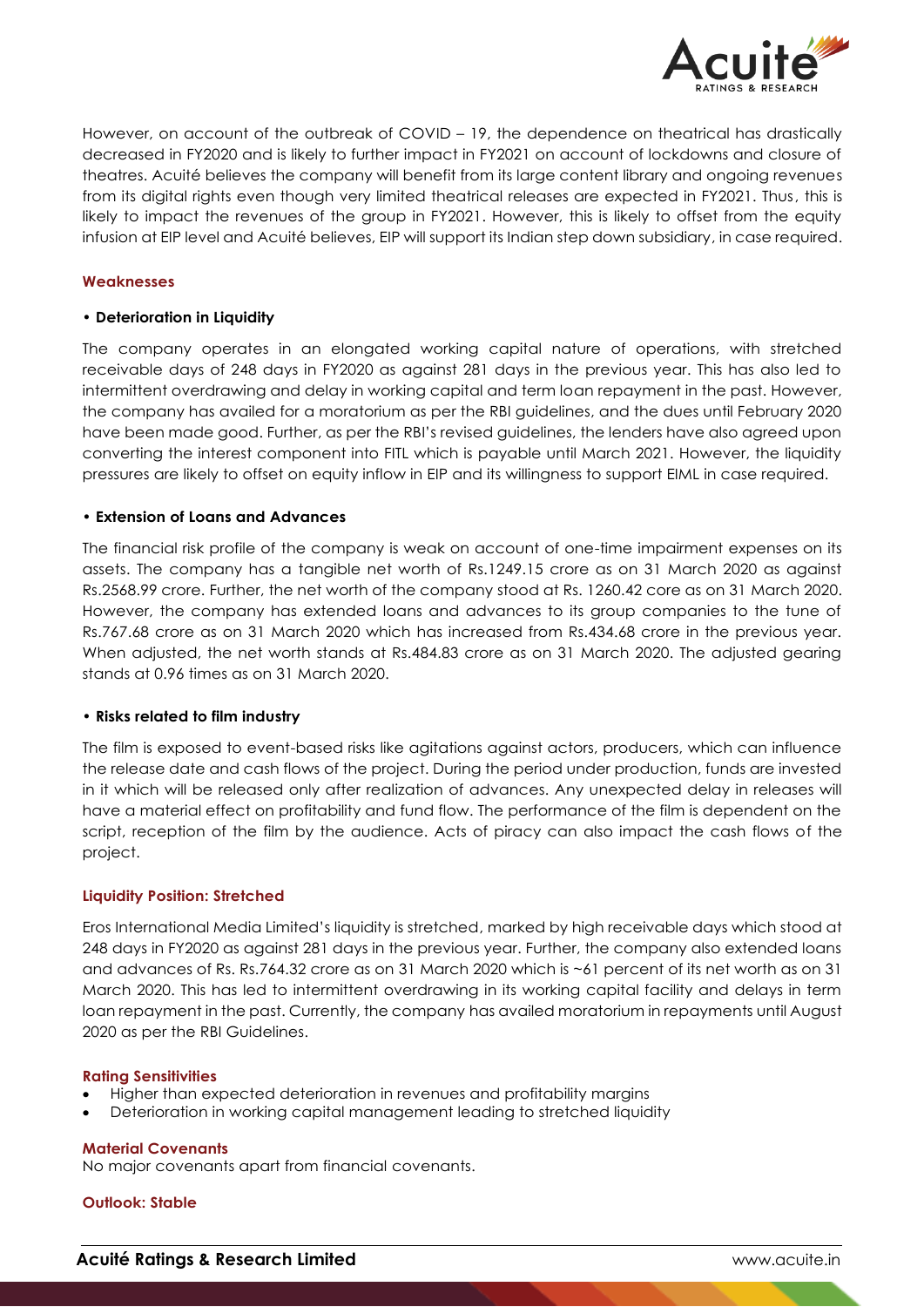

Acuité believes EIML will maintain a 'Stable' business risk profile over the medium term. The company will continue to benefit from its established brand position and large content library. The outlook may be revised to 'Positive' in case the liquidity position of the company is significantly improved. Conversely, the outlook may be revised to 'Negative' in case of a decline in the company's revenues or profit margins, or in case of deterioration in the company's financial risk profile, liquidity position coupled with an increase in working capital intensity.

## **About the Rated Entity - Key Financials**

|                               | Unit    | FY20 (Actual) | FY19 (Actual) |
|-------------------------------|---------|---------------|---------------|
| Operating Income              | Rs. Cr. | 813.60        | 1,047.48      |
| <b>PAT</b>                    | Rs. Cr. | (1,401.21)    | 266.48        |
| PAT Margin                    | (%)     | <b>NA</b>     | 25.44         |
| Total Debt/Tangible Net Worth | Times   | 0.37          | 0.23          |
| <b>PBDIT/Interest</b>         | Times   | (21.72)       | 4.15          |

## **Status of non-cooperation with previous CRA (if applicable)** None

#### **Any other information**

Not Applicable

## **Applicable Criteria**

- Default Recognition https://www.acuite.in/view-rating-criteria-52.htm
- Entities in Service Sector https://www.acuite.in/view-rating-criteria-50.htm
- Financial Ratios And Adjustments -https://www.acuite.in/view-rating-criteria-53.htm

#### **Note on complexity levels of the rated instrument**

https://www.acuite.in/view-rating-criteria-55.htm

# **Rating History (Upto last three years)**

Not Applicable

#### **\*Annexure 1 – Details of instruments rated**

| Name of the<br><b>Facilities</b>    | Date of<br><i><u><b>Issuance</b></u></i> | Coupon<br>Rate    | Maturity<br>Date         | Size of the Issue<br>(Rs. Cr.) | <b>Ratings/Outlook</b>                |
|-------------------------------------|------------------------------------------|-------------------|--------------------------|--------------------------------|---------------------------------------|
| Cash Credit                         | <b>Not</b><br>Applicable                 | Not<br>Applicable | Not<br>Applicable        | 230.00                         | <b>ACUITE B/ Stable</b><br>(Assigned) |
| <b>Working Capital</b><br>Term Loan | <b>Not</b><br>Available                  | Not<br>Applicable | Not<br>Available         | 38.77                          | <b>ACUITE B/Stable</b><br>(Assigned)  |
| Export Bill<br>Discounting          | Not<br>Applicable                        | Not<br>Applicable | Not<br>Applicable        | 58.50                          | <b>ACUITE B/Stable</b><br>(Assigned)  |
| PC/PCFC                             | <b>Not</b><br>Applicable                 | Not<br>Applicable | Not<br>Applicable        | 69.50                          | <b>ACUITE B/Stable</b><br>(Assigned)  |
| <b>Bill Discounting</b>             | <b>Not</b><br>Applicable                 | Not<br>Applicable | <b>Not</b><br>Applicable | 14.00                          | ACUITE B/Stable<br>(Assigned)         |
| Term Loan                           | Dec-16                                   | 12.85%            | $Dec-21$                 | 36.64                          | <b>ACUITE B/Stable</b><br>(Assigned)  |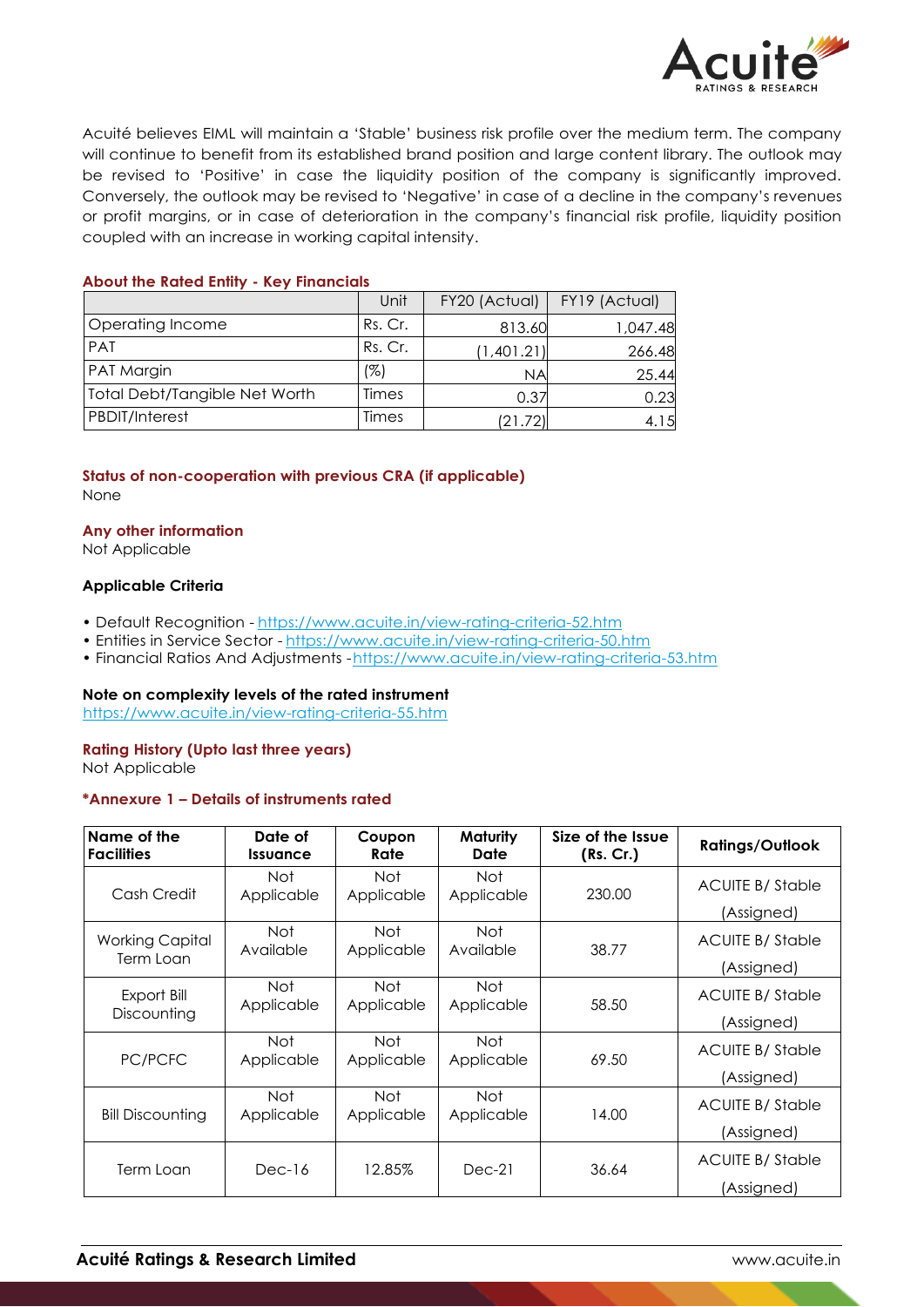

| Term Loan                          | $Dec-15$          | 14.45%             | $Dec-20$          | 4.11 | <b>ACUITE B/Stable</b><br>(Assigned)  |
|------------------------------------|-------------------|--------------------|-------------------|------|---------------------------------------|
| Term Loan                          | $Oct-15$          | 11.95%             | $Oct-20$          | 3.50 | <b>ACUITE B/ Stable</b><br>(Assigned) |
| Term Loan                          | $Feb-16$          | 13.15%             | $Feb-21$          | 5.00 | <b>ACUITE B/ Stable</b><br>(Assigned) |
| Term Loan                          | $Avg-15$          | 12.45%             | Aug-20^           | 4.50 | <b>ACUITE B/ Stable</b><br>(Assigned) |
| Proposed Bank<br><b>Facilities</b> | Not<br>Applicable | Not.<br>Applicable | Not<br>Applicable | 0.48 | <b>ACUITE B/ Stable</b><br>(Assigned) |

*^the company has availed moratorium for repayment as per RBI Guidelines*

## **\*Annexure 2 – List of entities in consolidation**

| Sr. No. | <b>Name of Entity</b>                                                                  | Relationship  |
|---------|----------------------------------------------------------------------------------------|---------------|
| Ι.      | Eros International Films Private Limited                                               | Subsidiary    |
| 2.      | Eyeqube Studios Private Limited                                                        | Subsidiary    |
| 3.      | <b>EM Publishing Private Limited</b>                                                   | Subsidiary    |
| 4.      | Eros Animation Private Limited                                                         | Subsidiary    |
| 5.      | ErosNow Private Limited (Formerly known as Universal Power Systems Private<br>Limited) | Subsidiary    |
| 6.      | Colour Yellow Productions Private Limited                                              | Subsidiary    |
| 7.      | Big Screen Entertainment Private Limited                                               | Subsidiary    |
| 8.      | Copsale Limited                                                                        | Subsidiary    |
| 9.      | Digicine PTE Limited                                                                   | Subsidiary    |
| 10.     | Eros International Distribution LLP                                                    | Subsidiary    |
| 11.     | Reliance Eros Production LLP                                                           | Joint Venture |

## **Contacts**

| <b>Analytical</b>                            | <b>Rating Desk</b>           |
|----------------------------------------------|------------------------------|
| Aditya Gupta                                 | Varsha Bist                  |
| Vice President – Rating Operations           | Senior Manager - Rating Desk |
| Tel: 022-49294041                            | Tel: 022-49294021            |
| aditya.gupta@acuite.in                       | varsha.bist@acuite.in        |
|                                              |                              |
|                                              |                              |
| Kashish Shah                                 |                              |
| <b>Assistant Manager - Rating Operations</b> |                              |
| Tel: 022-49294042                            |                              |
| kashish.shah@acuite.in                       |                              |
|                                              |                              |

**About Acuité Ratings & Research:** Acuité Ratings & Research Limited is a full-service Credit Rating Agency registered with the Securities and Exchange Board of India (SEBI). The company received RBI Accreditation as an External Credit Assessment Institution (ECAI), for Bank Loan Ratings under BASEL-II norms in the year 2012. Since then, it has assigned more than 6,000 credit ratings to various securities, debt instruments and bank facilities of entities spread across the country and across a wide cross section of industries. It has its Registered and Head Office in Mumbai.

Disclaimer: *An Acuité rating does not constitute an audit of the rated entity and should not be treated as a recommendation or opinion that is intended to substitute for a financial adviser's or investor's independent assessment of whether to buy, sell or hold any security. Acuité ratings are based on the data and information provided by the issuer and obtained from other reliable sources. Although reasonable care has been taken to ensure that the data and*